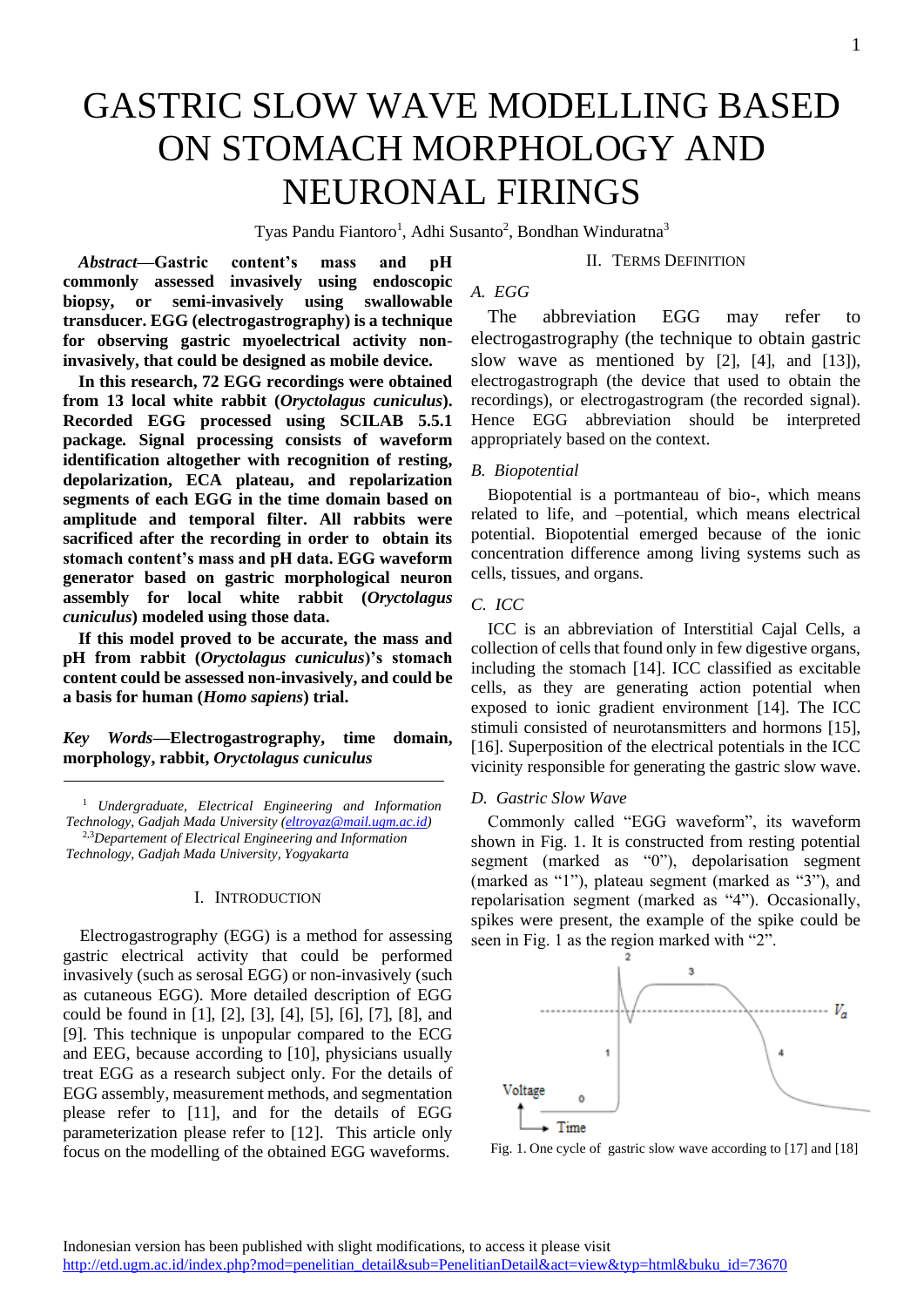#### III. STOMACH MORPHOLOGICAL MODEL

The three dimensional shape of the stomach modeled using parametric equations. The idea begins from constructing a tube then distorting it according to its major and minor curvature. The tube starts with a circle with radius *r* as its apex which centered at the transverse plane,  $m \mathbf{i} + n \mathbf{j}$ . Then, the same circle stacked cranially along *z* to the **k** axis**.** To produce the major and minor curvature, the radius of each stacked circles is determined by a function of *z*, so that the "tube" has a largest radius in the *corpus* section, and going smaller to each *sphincter*  (esophageal and pyloric). So far, the produced form still a straight tube with varied transverse radius, hence the centre of each transversal section must be arranged according to the *z* value. Thus, to create the major and minor curvature, the centre of each transversal circle is determined by a function of *z*, namely a hypertrigonometrical function. The full parametric function to produce a three dimensional stomach morphology shown in Fig. 2 is described in (1).

$$
GM(x, y, z, f, p, k_{cmaj}, k_{cmin}) = \left(\frac{k_{cmaj}e^{p-f}}{\cosh(z-p)\cosh(z-f)}\right)
$$

$$
-k_{cmin}\frac{1-\frac{1}{e^{z-f}+1}}{e^{z-p}+1}\right) \cos(\theta)\mathbf{i} + \left(\left(\frac{k_{cmaj}e^{p-f}}{\cosh(z-p)\cosh(z-f)}\right)\right)
$$

$$
-k_{cmin}\frac{1-\frac{1}{e^{z-f}+1}}{e^{z-p}+1}\right) \sin(\theta) + k_{cmin}\frac{1-\frac{1}{e^{z-f}+1}}{e^{z-p}+1}\right)\mathbf{j} + z\mathbf{k} \quad (1)
$$

With *GM* is the generating function to produce the three dimensional stomach model, *kcmaj* is the eccentricity of the major curvature, *kcmin* is the eccentricity of the minor curvature, *f* is the fundus coordinate, *p* is the pylorus coordinate,  $\theta$  is the angle domain for transverse plane (always from 0 to  $2\pi$ ), *z* is the axial domain for the length of longitudinal axis (always caudal, from *f* to *p*), **i**  is the transverse axis, **j** is the anteroposterior axis, and **k**  is the longitudinal axis.

$$
l_p = \int_{f}^{p} \sqrt{\left(\frac{\partial}{\partial z} k_{\text{cmin}} \frac{1 - \frac{1}{e^{z - f} + 1}}{e^{z - p} + 1}\right)^2 + 1}
$$
 (2)

This parametric function based morphological modelling proved useful not only for visualisation purpose, but also for calculating the length of the muscle fibre and its corresponding neuronal lengths. The length of a curve  $(l_p)$  that follows each cross sectional



(transverse) centre of the stomach caudally, expressed in curve equation (2).

#### IV. STOMACH PHYSIOLOGICAL MODEL

The stomach assumed to be having three distinct phases, those are cephalic phase, gastric phase, and intestinal phase. This assumption is based on [14].

At cephalic phase, the stomach modeled to produce a short (5 to 10 seconds period) but constant gastric slow wave. Gastric mass assumed low (zero for initial condition, but nonzero for residual that appear in recurrent phase), and its pH also low (0 to 2). The stomach owner may feeling hungry, or being desired to eat at this phase.

At gastric phase, the owner of the stomach assumed had eaten certain mass of food. Hence, its gastric mass and pH is roughly equal to the initial eaten food. The stomach now actively digesting the foods, its pH is decreasing along with the fluctuation of the gastric mass.

At intestinal phase, the gastric mass modeled with the leftover mass called the residuals. Most of the food consumed had delivered to the jejunum or further. Its pH is increasing because the gastric chief cells stopped secreting gastric acid.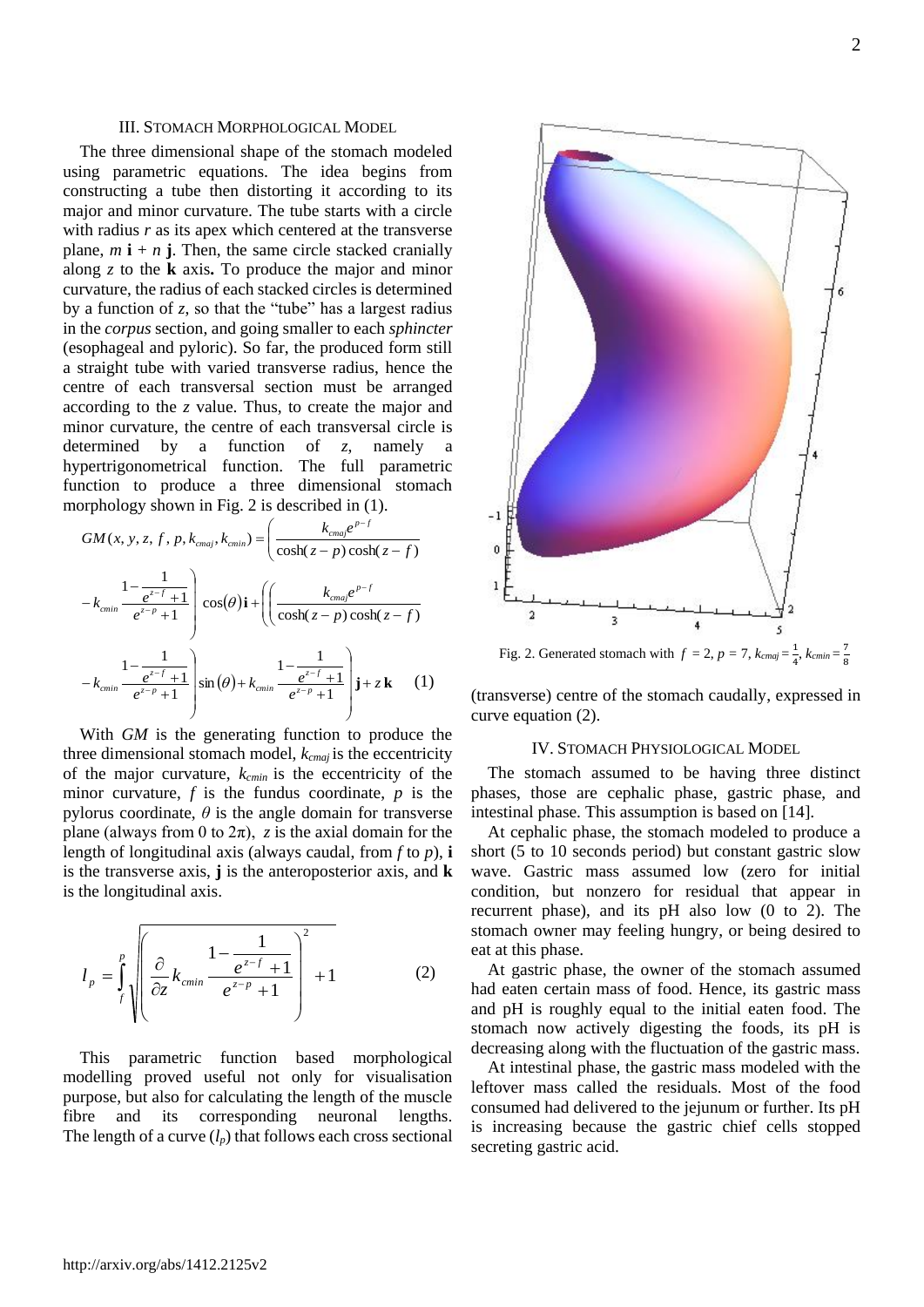From the three phasic stomach, the average amplitude value of the plateau segments, *A*(*m*,*pH*) modelled as (3).

$$
A(m, pH) = 55 \left( e^{(1.4-pH)^2 + \left(0.946 - \frac{m}{50}\right)^2} - 0.927 \right) \tag{3}
$$

The comparison of the plot of (3) with the observed data from [12], presented in Fig 3.



Fig. 3. 3D plot from (3) versus the dots of observed data from [12]

The duration of each plateau segment,  $T_{1/2}(m, pH)$ given in (4), is also modeled with the three phasic concept.

$$
T_{1/2}(m, pH) = \frac{\left(1 - \left(1 + e^{\frac{m - 40}{6}}\right)^{-1}\right) \left(1 - \left(1 + e^{1.403pH - 1.5}\right)^{-1}\right)}{0.02325 \left(1 + e^{0.181(m - 74)}\right) \left(1 + e^{pH - 9}\right)}
$$
(4)

The comparison of the three dimensional plot of (4) with the observed data from [12], could be seen in Fig 4.



Fig. 4. 3D plot from (4) versus the dots of observed data from [12]

#### V. NEURONAL MODEL

Gastric ICC assembly modeled with the classical cable theory. Its model given in (5) with the initial function at *x =* 0 is *VICC*, which is solved numerically using SCILAB.

$$
\lambda \frac{\partial^2 V}{\partial x^2} = \tau \frac{\partial V}{\partial t} + V \tag{5}
$$

The *V<sub>ICC</sub>* function is a firing neuron model based on Nam and Miftahof observation. The mentioned function consisted of 18 stages algebraic non-linear differential equations, full details could be found in [19]. This *V<sub>ICC</sub>* function is coupled with the potassium, sodium, calcium, calcium-potassium, and chlorine ion channels, and it also depends on the  $Ca^{2+}$  concentration dynamics. This  $V_{\text{ICC}}$ function solved numerically with SCILAB 5.5.1 to produce a *VICC* function as seen in Fig. 5. Each ion channel's current function presented in Fig. 6. Other channel dynamics, including the  $[Ca^{2+}]$  dynamics could be viewed in Fig. 7 and Fig. 8.

Gastric slow wave generation modeled along with the migrating motor complex (MMC) pathway. The MMC trajectory modeled as the moving pulsating source, which follows the path  $\zeta$  according to (6).



Fig. 5. The initial neuron firing function, *VICC*



Fig. 6. Each modeled ion channel current dynamics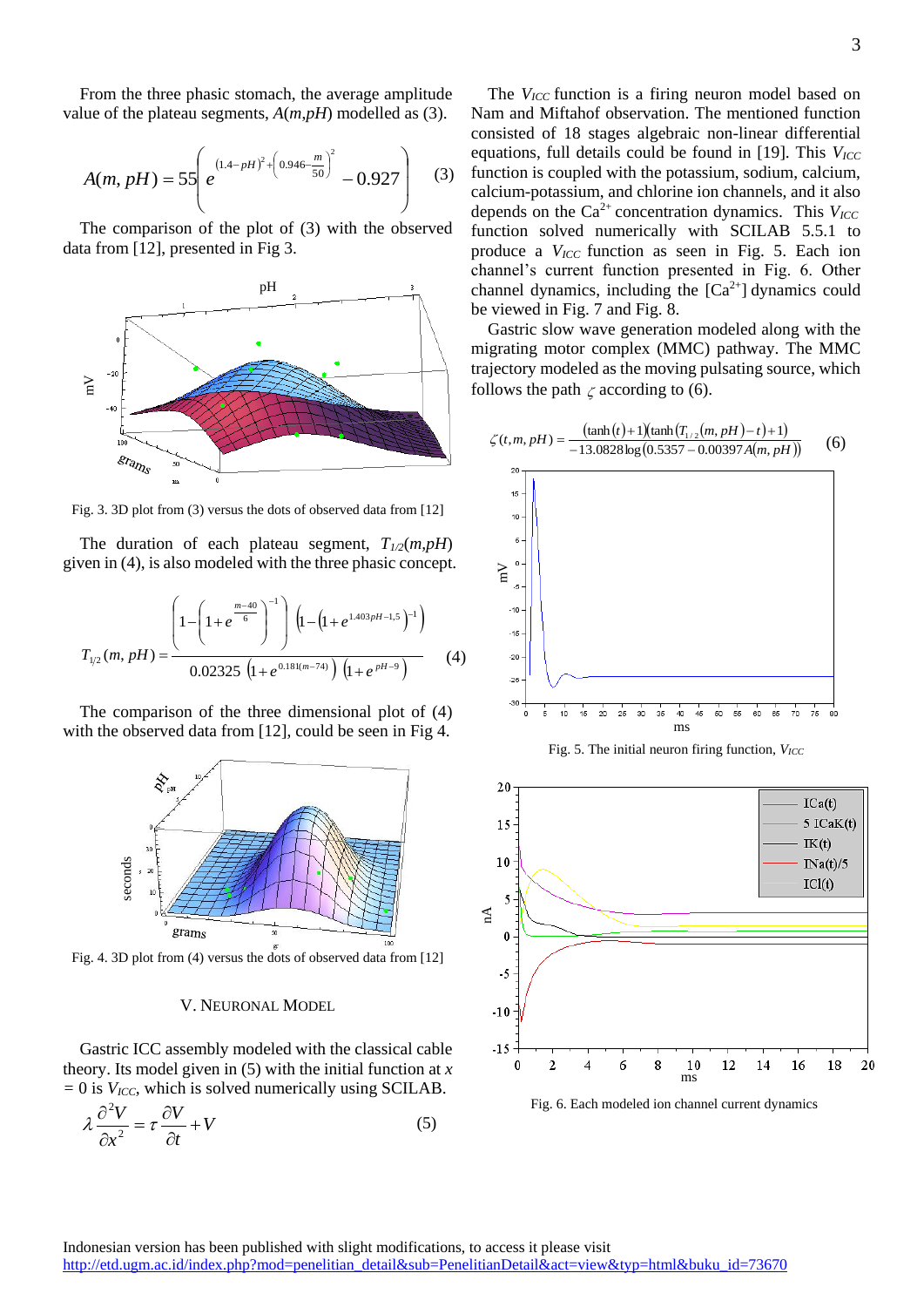





Fig. 8. Each modeled ion channel's gating coefficient

Whenever there are ICC activities, the potential at arbitrary point *q* at the vicinity could be observed. This electric potential strongly affected by the pulsating source described at (6). Hence, the potential at the *q* defined as the sum of each contributing pulsating source during its pulsating period. This could be expressed in time integral as in (7), where *V* is the solution of (5).

$$
V_q = \int V\Big(|q - \zeta(\tau, m, pH)\Big), t - \tau\Big) \,\partial \tau \tag{7}
$$

The fundus is defined as the zero point of the gastric curve measurement  $(q = 0)$ , hence (7) become (8) for the fundic potential value.

$$
V_f = \int V(\zeta(\tau, m, pH), t - \tau) \; \partial \tau \tag{8}
$$

It follows from (2) that the pylorus is located at the curved distance  $l_p$  from the fundus. Substituting  $q = l_p$ , equation (9) was derived.

$$
V_p = \int V(l_p - \zeta(\tau, m, pH), t - \tau) \, \partial \tau \tag{9}
$$

Hence, the final difference between the fundic point and the pyloric point expressed as (10). This potential difference defined as the gastric slow wave potential.

$$
V_{EGG} = V_f - V_p \tag{10}
$$

#### VI. DISCUSSION

The model for generating the slow gastric wave was able to mimic the actual observed data. An example of the comparison between modeled wave versus the actual observed wave is shown in Fig. 9.

The red curve in Fig. 9. was generated by using a mass value between 95 gr and 100 gr, and a pH value between 1 and 1.1 as the argument of the trajectory function *ξ*(*t,m,pH*). Modelling parameters of R<sub>a</sub> = 100 Ω.cm, r<sub>m</sub> = 4900  $\Omega$ /cm, and c<sub>m</sub> = 1 μF/cm was used for the *V<sub>ICC</sub>* generator.

The green curve in Fig. 9 was an EGG recording obtained from a rabbit (*O. cuniculus*) that was found to be having a gastric content's mass and pH of 97.165 gr and 1.07 respectively. The root mean square error is 6.83 mV.



Fig. 9. The modeled EGG (red) versus the actual EGG (green)

The physical gastric parameters are not constants, hence their dynamics must be recorded in real time. Unfortunately, due to the technical limitations, the gastric physical values obtained in this research were based on "final" state, that is after the rabbits sacrificed. In short, sophisticated EGG modelling must be achieved in order to replace the common gastric invasive assessment.